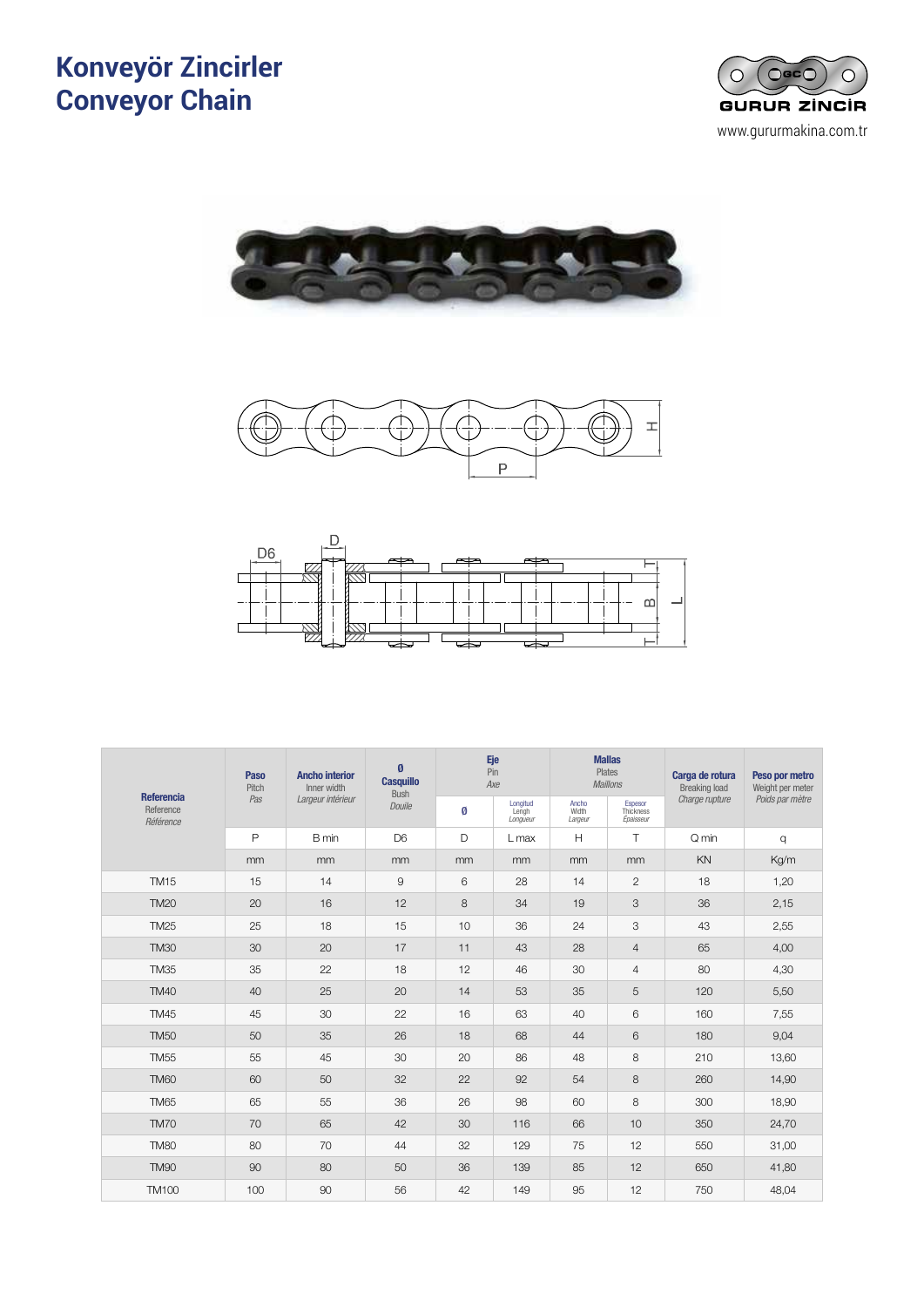## **Konveyör Zincirler Conveyor Chain** <sup>70</sup> CADENAS TIPO REDLER **Nevor Zir**



| <b>Ancho interior</b><br><b>Paso</b><br>Pitch<br>Inner width |                   | Ø<br><b>Casquillo</b><br>Bush |    | Eje<br>Pin<br>Axe             |                           | <b>Mallas</b><br>Plates<br><b>Maillons</b> | Ancho pala<br>Scraper | Carga de rotura<br><b>Breaking load</b> |  |
|--------------------------------------------------------------|-------------------|-------------------------------|----|-------------------------------|---------------------------|--------------------------------------------|-----------------------|-----------------------------------------|--|
| Pas                                                          | Largeur intérieur | Douile                        | Ø  | Longitud<br>Lengh<br>Longueur | Ancho<br>Width<br>Largeur | Espesor<br>Thickness<br>Épaisseur          | Raclette              | Charge rupture                          |  |
| $\mathsf{P}$                                                 | B min             | D <sub>6</sub>                | D  | L max                         | H                         | $\top$                                     | L3 min                | Q min                                   |  |
| m <sub>m</sub>                                               | mm                | mm                            | mm | mm                            | mm                        | mm                                         | mm                    | KN                                      |  |
| 100                                                          | 20                | 17                            | 12 | 43                            | 35                        | $\overline{4}$                             | 140                   | 55                                      |  |
| 125                                                          | 20                | 17                            | 12 | 43                            | 35                        | $\overline{4}$                             | 140                   | 55                                      |  |
| 100                                                          | 22                | 18                            | 12 | 44,5                          | 30                        | $\overline{4}$                             | 140                   | 63                                      |  |
| 125                                                          | 22                | 18                            | 12 | 44,5                          | 30                        | $\overline{4}$                             | 140                   | 63                                      |  |
| 100                                                          | 25                | 20                            | 14 | 52                            | 40                        | 5                                          | 140                   | 90                                      |  |
| 125                                                          | 25                | 20                            | 14 | 52                            | 40                        | 5                                          | 180                   | 90                                      |  |
| 150                                                          | 25                | 20                            | 14 | 52                            | 40                        | 5                                          | 180                   | 90                                      |  |
| 100                                                          | 30                | 22                            | 16 | 61                            | 40                        | 6                                          | 180                   | 112                                     |  |
| 125                                                          | 30                | 22                            | 16 | 61                            | 40                        | 6                                          | 180                   | 112                                     |  |
| 150                                                          | 30                | 22                            | 16 | 61                            | 40                        | 6                                          | 180                   | 112                                     |  |
| 200                                                          | 30                | 22                            | 16 | 61                            | 40                        | 6                                          | 180                   | 112                                     |  |
| 125                                                          | 35                | 26                            | 18 | 67                            | 50                        | 6                                          | 200                   | 140                                     |  |
| 150                                                          | 35                | 26                            | 18 | 67                            | 50                        | 6                                          | 240                   | 140                                     |  |
| 200                                                          | 35                | 26                            | 18 | 67                            | 50                        | 6                                          | 240                   | 140                                     |  |
| 150                                                          | 45                | 30                            | 20 | 85                            | 50                        | 8                                          | 280                   | 180                                     |  |
| 200                                                          | 45                | 30                            | 20 | 85                            | 50                        | 8                                          | 280                   | 180                                     |  |

\* Consultar otras medidas / Other measures upon request / *Autres mesures: nous consulter* Disponible remachada y desmontable 1 y 2 lados / Available riveted and detachable 1 & 2 sides / *Disponible rivetée et détachable 1 et 2 côtés*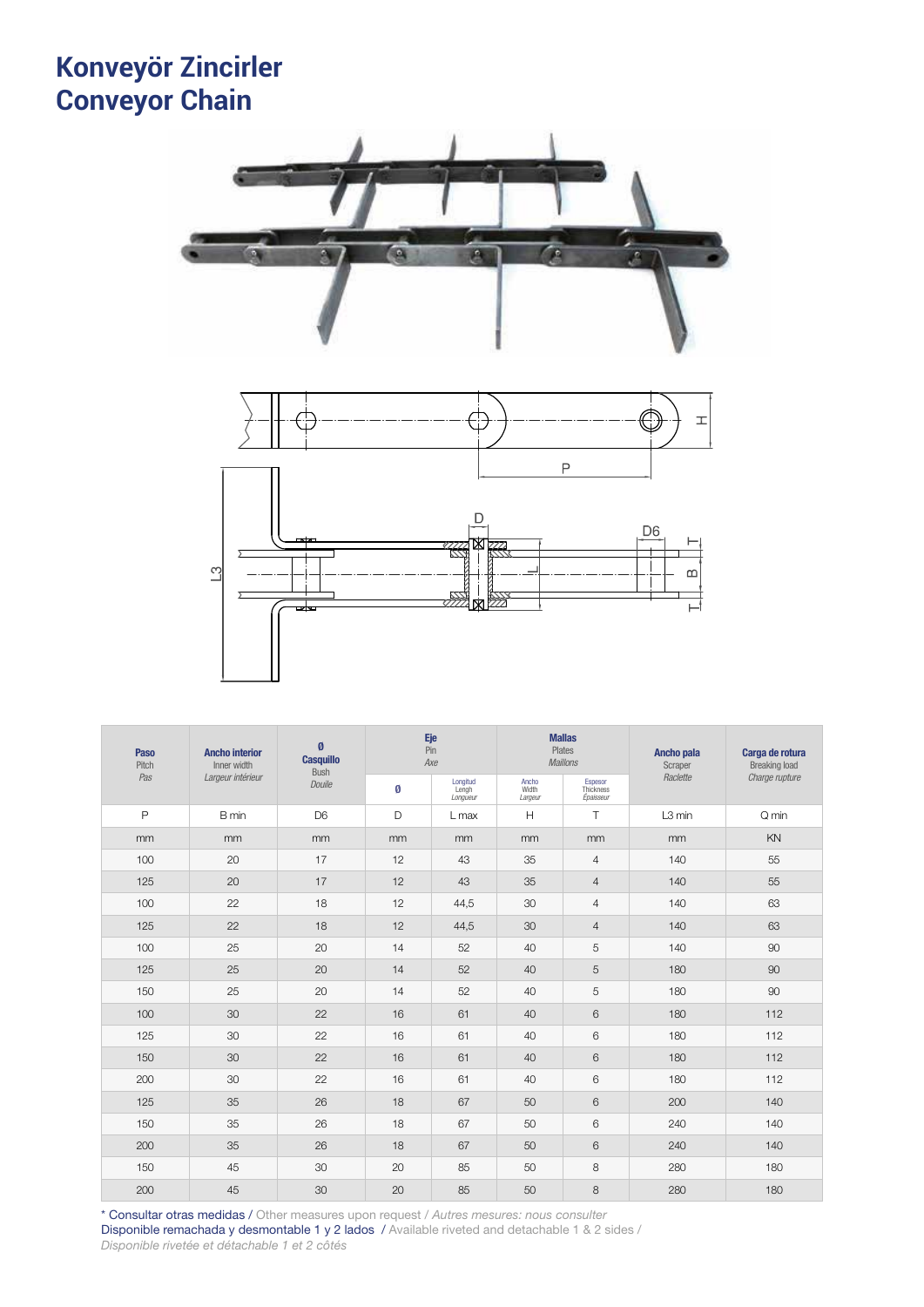## **Konveyör Zincirler Conveyor Chain** CADENAS DE ESLABONES FORJADOS <sup>71</sup> ivevor Zinci









| <b>Referencia</b><br>Reference | Paso<br>Pitch<br>Pas | <b>Ancho</b><br>Width<br>Largeur | <b>Espesor</b><br><b>Thickness</b><br>Épaisseur | <b>Espesor</b><br><b>Thickness</b><br>Épaisseur | <b>Altura</b><br>Height<br>Hauteur | Ø<br>Eje<br>Pin<br>Axe | Carga de rotura<br><b>Breaking load</b><br>Charge rupture |
|--------------------------------|----------------------|----------------------------------|-------------------------------------------------|-------------------------------------------------|------------------------------------|------------------------|-----------------------------------------------------------|
| Référence                      | $\mathsf{P}$         | B                                | S <sub>1</sub>                                  | S                                               | G                                  | D                      | Q min                                                     |
|                                | mm                   | mm                               | <sub>mm</sub>                                   | mm                                              | mm                                 | mm                     | KN                                                        |
| 2FOR <sub>20</sub>             | 101,6                | 24                               | 6                                               | 8                                               | 36                                 | 14                     | 130                                                       |
| 2FOR15                         | 101,6                | 30                               | 9                                               | 13                                              | 36                                 | 14                     | 200                                                       |
| 2FOR19                         | 102                  | 28                               | 7,5                                             | 12                                              | 36                                 | 14                     | 180                                                       |
| 2FOR11                         | 142                  | 42                               | 12                                              | 19                                              | 50                                 | 25                     | 300                                                       |
| 2FOR12                         | 142                  | 62                               | 16                                              | 29                                              | 50                                 | 25                     | 450                                                       |
| 2FOR14                         | 200                  | 66                               | 20                                              | 30                                              | 60                                 | 30                     | 550                                                       |

Material: 20MnCr5 Cementado / Case hardened / *Cémenté*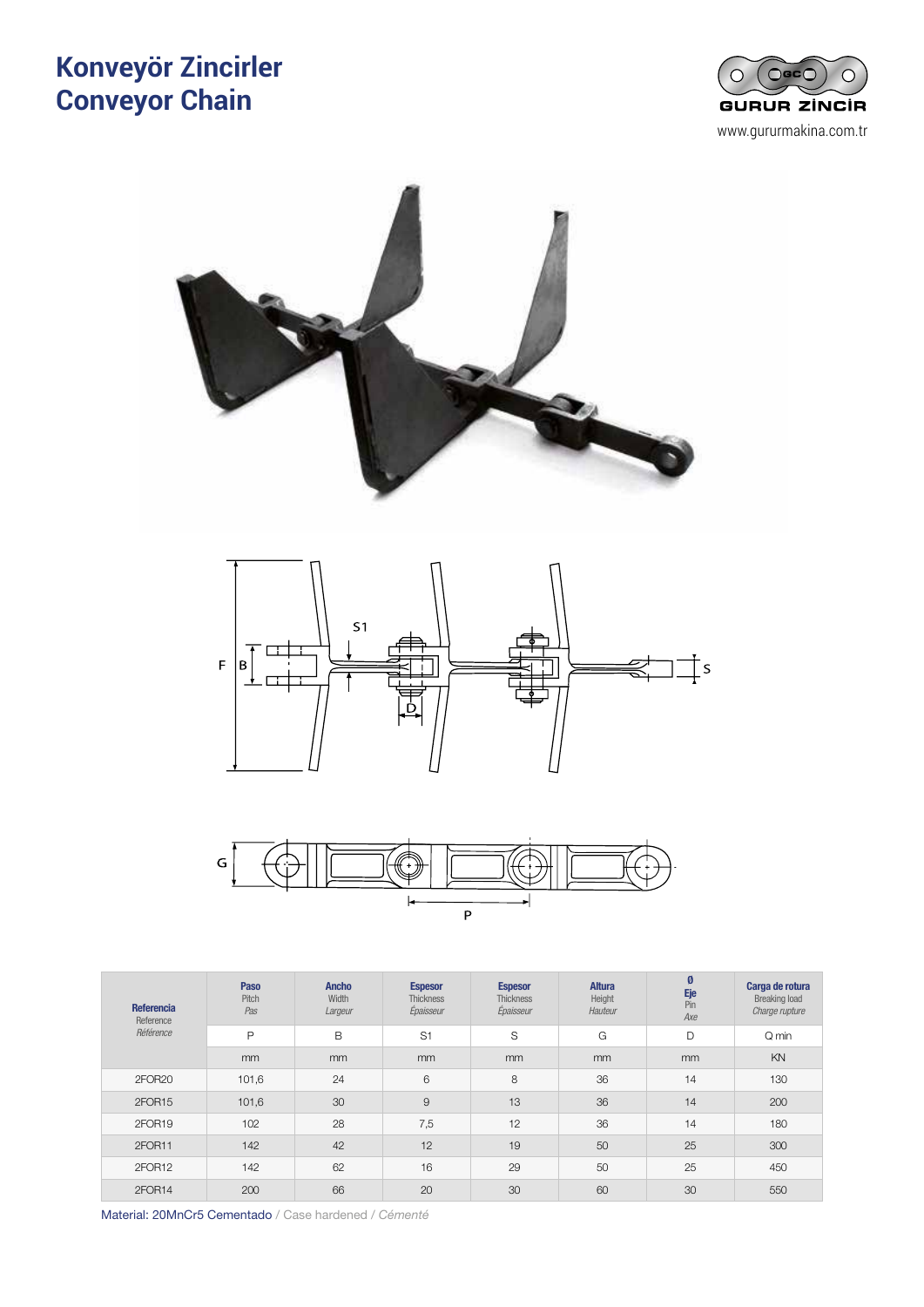#### **Konveyör Zincirler Conveyor Chain** <sup>72</sup> CADENAS GALLE ivevor **b** *Chaînes galle*







| Paso<br>Pitch | <b>Ancho</b><br>interior<br>Inner width | Eje<br>Pin     | Axe            |                              | <b>Longitud ejes</b><br>Pins length<br>Axe longueur |                         |                      | <b>Mallas</b><br><b>Plates</b><br><b>Maillons</b> |                                   |                 | <b>Terminal</b> |                | Carga de<br>rotura<br><b>Breaking load</b> | Peso por<br>metro<br>Weight per |                             |
|---------------|-----------------------------------------|----------------|----------------|------------------------------|-----------------------------------------------------|-------------------------|----------------------|---------------------------------------------------|-----------------------------------|-----------------|-----------------|----------------|--------------------------------------------|---------------------------------|-----------------------------|
| Pas           | Largeur<br>intérieur                    | D <sub>6</sub> | D              | Remachado<br>Riveted<br>Rivé | <b>Union</b><br>C/L<br>Maillon                      | Largo<br>Long<br>Longue | Por paso             | Ancho<br>Width<br>Largeur                         | Espesor<br>Thickness<br>Épaisseur |                 |                 |                |                                            | Charge<br>rupture               | meter<br>Poids par<br>mètre |
| P             | B min                                   |                |                | L                            | L4                                                  | L <sub>5</sub>          | Per pitch<br>Per pas | H                                                 | T                                 | D <sub>10</sub> | H <sub>6</sub>  | P <sub>2</sub> | M                                          | Q min                           | q                           |
| mm            | mm                                      | mm             | mm             | mm                           | mm                                                  | mm                      |                      | mm                                                | mm                                | mm              | mm              | mm             | mm                                         | KN                              | Kg/m                        |
| 10            | 8                                       | $\overline{4}$ | 3              | 17                           | 19                                                  |                         | $\overline{c}$       | 8                                                 | 1,5                               | 6               | 16              | 15             | 10                                         | 8,8                             | 0,40                        |
| 15            | 12                                      | 5              | $\overline{4}$ | 24                           | 26                                                  |                         | $\overline{c}$       | 12                                                | 2,0                               | 9               | 18              | 20             | 11                                         | 15                              | 0,70                        |
| 20            | 15                                      | 8              | 6              | 27                           | 32                                                  |                         | $\mathbf{2}$         | 15                                                | 2,0                               | 10              | 20              | 25             | 12                                         | 30                              | 1,10                        |
| 25            | 18                                      | 10             | 8              | 35                           | 41                                                  | 67                      | $\mathbf{2}$         | 18                                                | 3,0                               | 12              | 25              | 30             | 15                                         | 50                              | 1,75                        |
| 30            | 20                                      | 11             | 9              | 50                           | 57                                                  | 87                      | 4                    | 21                                                | 3,0                               | 14              | 30              | 40             | 18                                         | 100                             | 3,40                        |
| 35            | 22                                      | 12             | 10             | 52                           | 60                                                  | 92                      | 4                    | 26                                                | 3,0                               | 16              | 35              | 45             | 21                                         | 130                             | 4,50                        |
| 40            | 25                                      | 14             | 12             | 57                           | 65                                                  | 101                     | $\overline{4}$       | 30                                                | 3,0                               | 18              | 40              | 50             | 24                                         | 150                             | 4,70                        |
| 45            | 30                                      | 17             | 14             | 62                           | 69                                                  | 107                     | 4                    | 35                                                | 3,0                               | 22              | 45              | 55             | 27                                         | 175                             | 6,40                        |
| 50            | 35                                      | 22             | 18             | 89                           | 96                                                  | 140                     | 4                    | 38                                                | 4,5                               | 26              | 50              | 60             | 30                                         | 250                             | 10,60                       |
| 55            | 40                                      | 24             | 21             | 107                          | 114                                                 | 162                     | 4                    | 40                                                | 6,0                               | 32              | 55              | 65             | 33                                         | 310                             | 15,50                       |
| 60            | 45                                      | 26             | 23             | 113                          | 119                                                 | 170                     | 4                    | 45                                                | 6,0                               | 36              | 60              | 70             | 36                                         | 360                             | 18,00                       |
| 70            | 50                                      | 32             | 28             | 147                          | 156                                                 | 212                     | 6                    | 55                                                | 6.0                               | 40              | 70              | 85             | 42                                         | 670                             | 33,50                       |
| 80            | 60                                      | 36             | 32             | 158                          | 170                                                 | 232                     | 6                    | 60                                                | 6,0                               | 50              | 85              | 100            | 51                                         | 700                             | 38,20                       |
| 90            | 70                                      | 40             | 36             | 183                          | 199                                                 | 265                     | 6                    | 70                                                | 7,0                               | 60              | 100             | 120            | 60                                         | 1100                            | 53,00                       |
| 100           | 80                                      | 45             | 40             | 223                          | 238                                                 | 308                     | 8                    | 80                                                | 7,0                               | 70              | 120             | 140            | 72                                         | 1550                            | 76,60                       |
| 110           | 90                                      | 50             | 45             | 235                          | 250                                                 | 326                     | 8                    | 90                                                | 7,0                               | 80              | 140             | 160            | 84                                         | 1750                            | 90,00                       |
| 120           | 100                                     | 55             | 50             | 260                          | 276                                                 | 356                     | 8                    | 100                                               | 8,0                               | 90              | 160             | 180            | 96                                         | 2200                            | 112,00                      |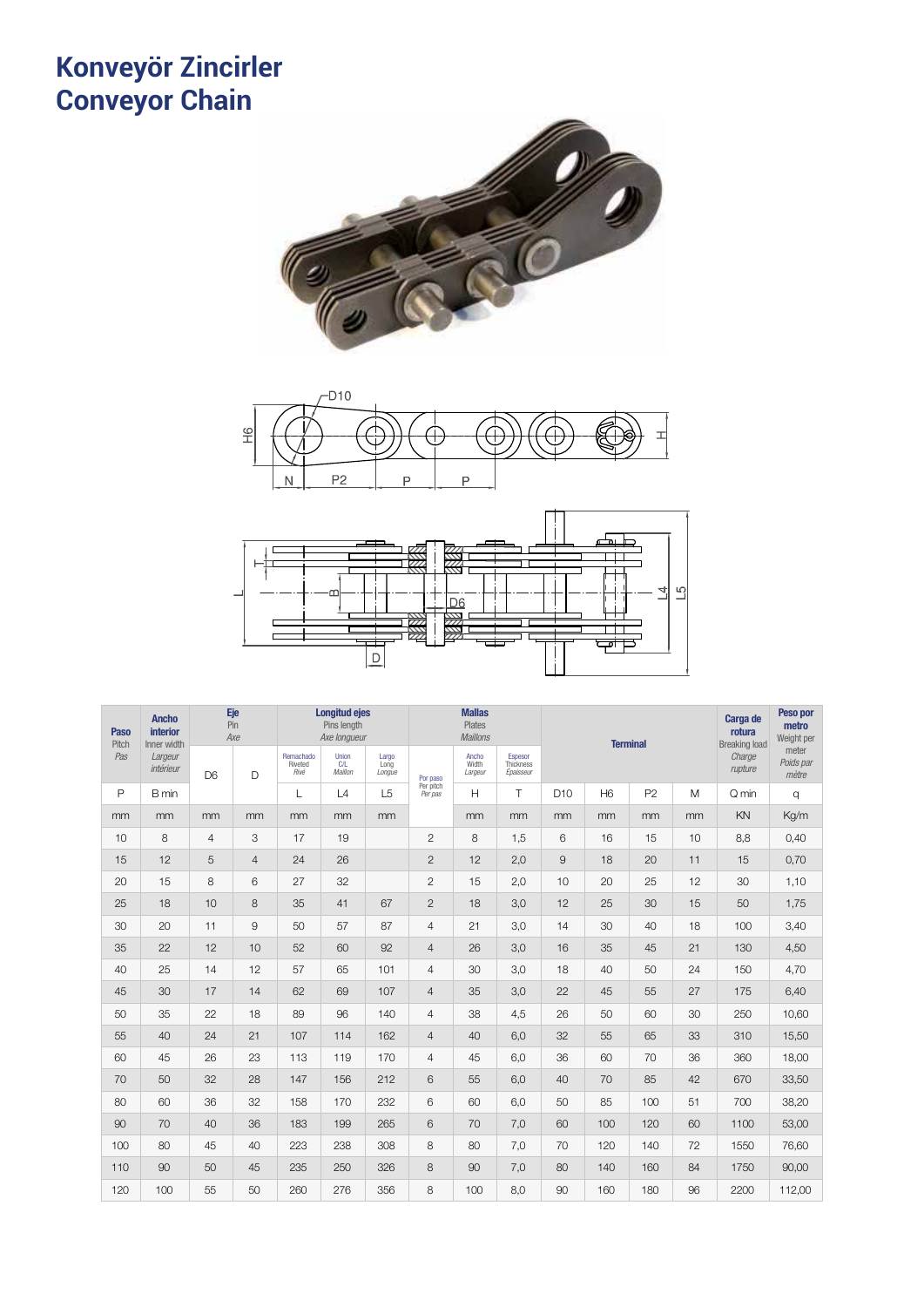## **Konveyör Zincirler Conveyor Chain** CADENAS DE ESLABONES ACODADOS <sup>73</sup> **Ivevor Zinc**









|                                      | Paso<br><b>Ancho interior</b><br>Inner width<br>Pitch |                   | Ø<br><b>Rodillo</b><br>Roller |       | Eje<br>Pin<br>Axe             |                           | <b>Mallas</b><br>Plates<br><b>Maillons</b> | Carga de rotura<br><b>Breaking load</b> | Peso por metro<br>Weight per meter |  |
|--------------------------------------|-------------------------------------------------------|-------------------|-------------------------------|-------|-------------------------------|---------------------------|--------------------------------------------|-----------------------------------------|------------------------------------|--|
| Referencia<br>Reference<br>Référence | Pas                                                   | Largeur intérieur | Rouleau                       | Ø     | Longitud<br>Lengh<br>Longueur | Ancho<br>Width<br>Largeur | Espesor<br>Thickness<br>Épaisseur          | Charge rupture                          | Poids par mètre                    |  |
|                                      | $\mathsf{P}$                                          | B min             | D <sub>1</sub>                | D     | L max                         | H                         | $\top$                                     | Q min                                   | q                                  |  |
|                                      | mm                                                    | mm                | mm                            | mm    | mm                            | mm                        | mm                                         | KN                                      | Kg/m                               |  |
| 2010                                 | 63,5                                                  | 37,30             | 31,75                         | 15,88 | 105                           | 45                        | 8                                          | 320                                     | 12,5                               |  |
| 2512                                 | 77,90                                                 | 39,10             | 41,28                         | 19,05 | 118                           | 60                        | 10                                         | 470                                     | 19                                 |  |
| 2510                                 | 78,1                                                  | 38,10             | 31,75                         | 15,88 | 107                           | 40                        | 8                                          | 340                                     | 12                                 |  |
| 2814                                 | 88,9                                                  | 37,50             | 44,45                         | 22,22 | 139                           | 60                        | 13                                         | 640                                     | 25                                 |  |
| 3214                                 | 103,2                                                 | 49,23             | 44,45                         | 22,22 | 151                           | 55                        | 13                                         | 680                                     | 23                                 |  |
| 3315                                 | 103,45                                                | 48,20             | 45,24                         | 23,85 | 157                           | 60                        | 15                                         | 740                                     | 28                                 |  |
| 3618                                 | 114,3                                                 | 51,40             | 57,15                         | 27,97 | 164                           | 75                        | 15                                         | 1000                                    | 38,5                               |  |
| 4020                                 | 127                                                   | 69,85             | 63,50                         | 31,75 | 215                           | 90                        | 16                                         | 1260                                    | 52                                 |  |
| 4824                                 | 152,4                                                 | 76,20             | 76,20                         | 38,10 | 218                           | 100                       | 20                                         | 1860                                    | 68                                 |  |
| 5628                                 | 177,8                                                 | 82,60             | 88,90                         | 44,45 | 253                           | 130                       | 22                                         | 2500                                    | 99                                 |  |
|                                      |                                                       |                   |                               |       |                               |                           |                                            |                                         |                                    |  |
|                                      |                                                       |                   |                               |       |                               |                           |                                            |                                         |                                    |  |
|                                      |                                                       |                   |                               |       |                               |                           |                                            |                                         |                                    |  |
|                                      |                                                       |                   |                               |       |                               |                           |                                            |                                         |                                    |  |
|                                      |                                                       |                   |                               |       |                               |                           |                                            |                                         |                                    |  |
|                                      |                                                       |                   |                               |       |                               |                           |                                            |                                         |                                    |  |
|                                      |                                                       |                   |                               |       |                               |                           |                                            |                                         |                                    |  |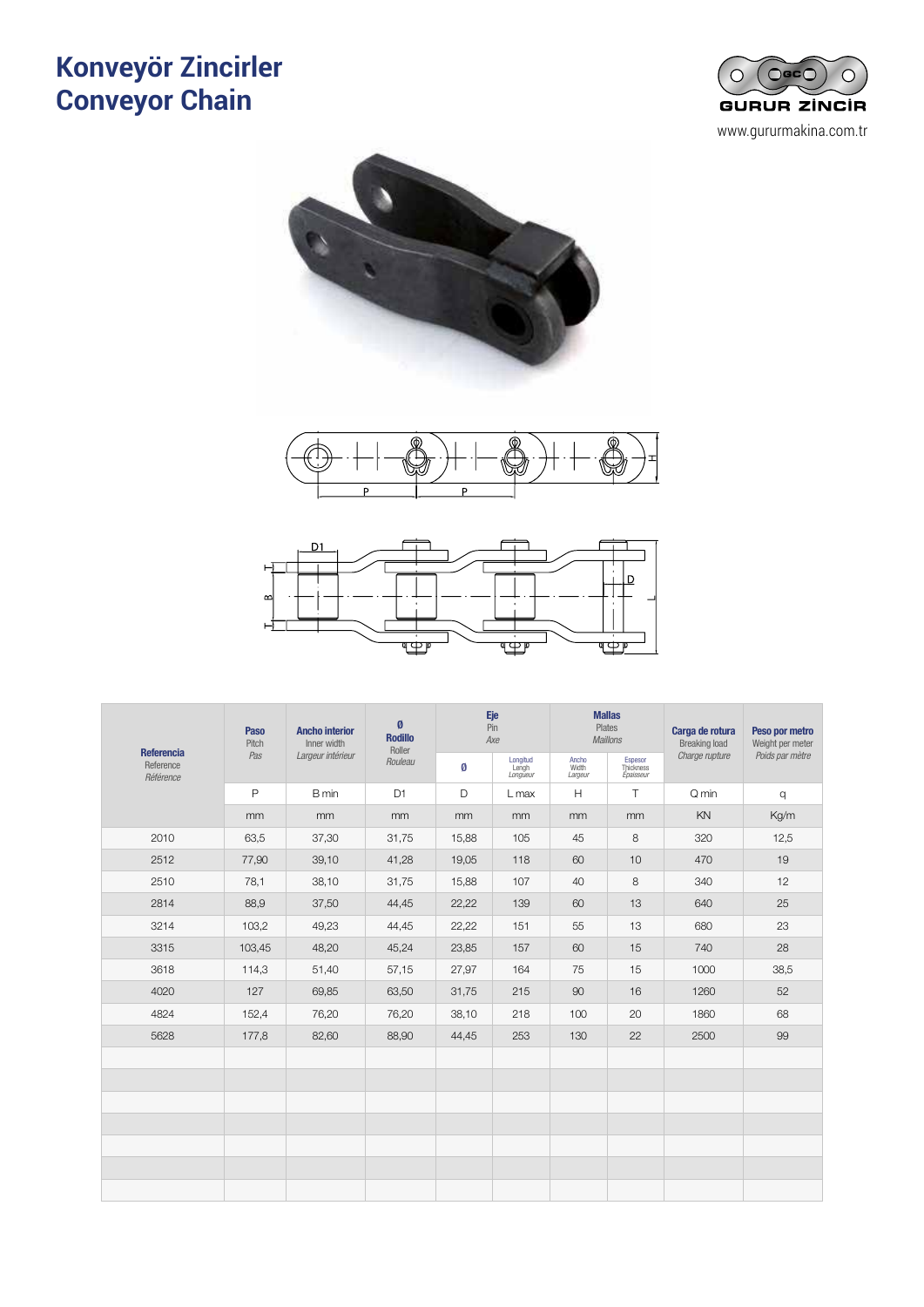## **Konveyör Zincirler Conveyor Chain** <sup>74</sup> CADENAS AÉREAS **Nevor Z**



Tipo "X" Type "X"

# Tipo estándar

Standard type *Type standard*





## Forjadas

Forged

| $\sim$<br>the control of the con-<br>$\sim$<br>$\sim$<br>$\sim$ |  |
|-----------------------------------------------------------------|--|
|                                                                 |  |

|                                             | Eje<br><b>Ancho mallas</b><br>Pin<br>Plates width<br>Paso real<br><b>Ancho interior</b><br>Axe<br>Laqueur maillons<br>Real pitch<br>Inner width<br>Longitud<br>Ancho<br>Espesor<br>Véritable pas<br>Largeur intérieur<br>Ø<br>Thickness<br>Width<br>Lengh<br>Épaisseur<br>Largeur<br>Longueur |      |      |                |                 |           | Carga de rotura<br><b>Breaking load</b> | Peso por metro<br>Weight per meter |  |
|---------------------------------------------|-----------------------------------------------------------------------------------------------------------------------------------------------------------------------------------------------------------------------------------------------------------------------------------------------|------|------|----------------|-----------------|-----------|-----------------------------------------|------------------------------------|--|
| <b>Referencia</b><br>Reference<br>Référence |                                                                                                                                                                                                                                                                                               |      |      | Charge rupture | Poids par mètre |           |                                         |                                    |  |
|                                             | P                                                                                                                                                                                                                                                                                             | B    | D    |                | H               | T/T1      | Q min                                   | q                                  |  |
|                                             | m <sub>m</sub>                                                                                                                                                                                                                                                                                | mm   | mm   | <sub>mm</sub>  | <sub>mm</sub>   | mm        | KN                                      | Kg/m                               |  |
| X348                                        | 76,2                                                                                                                                                                                                                                                                                          | 18,8 | 12,7 | 44,0           | 28              | 13,0/10,4 | 110                                     | 3,3                                |  |
| X458                                        | 102,4                                                                                                                                                                                                                                                                                         | 25,0 | 15,8 | 57,0           | 36              | 16,0/12,0 | 220                                     | 4,8                                |  |
| 4"                                          | 101,6                                                                                                                                                                                                                                                                                         | 25,0 | 15,8 | 57,0           | 36              | 16,0/12,0 | 220                                     | 4,8                                |  |
| CC100                                       | 100,8                                                                                                                                                                                                                                                                                         | 25,0 | 15,8 | 57,0           | 36              | 16,0/12,0 | 220                                     | 4,8                                |  |
| 468                                         | 102,4                                                                                                                                                                                                                                                                                         | 40,9 | 19,1 | 81,0           | 48              | 29,0/16,0 | 320                                     | 11,2                               |  |
| X658                                        | 153,2                                                                                                                                                                                                                                                                                         | 25,0 | 15,8 | 57,0           | 36              | 16,0/12,0 | 220                                     | 3,9                                |  |
| X678                                        | 153,2                                                                                                                                                                                                                                                                                         | 32,5 | 22,2 | 77,0           | 51              | 20,6/18,0 | 380                                     | 10,0                               |  |
| 698                                         | 153,2                                                                                                                                                                                                                                                                                         | 39,1 | 28,4 | 98,0           | 64              | 25,4/22,2 | 605                                     | 17,0                               |  |
| 160                                         | 160                                                                                                                                                                                                                                                                                           | 32,5 | 22,2 | 77,0           | 51              | 20,6/18,0 | 380                                     | 10,0                               |  |
| 998                                         | 229,4                                                                                                                                                                                                                                                                                         | 39,1 | 28,4 | 98,0           | 64              | 25,4/22,2 | 605                                     | 13,4                               |  |